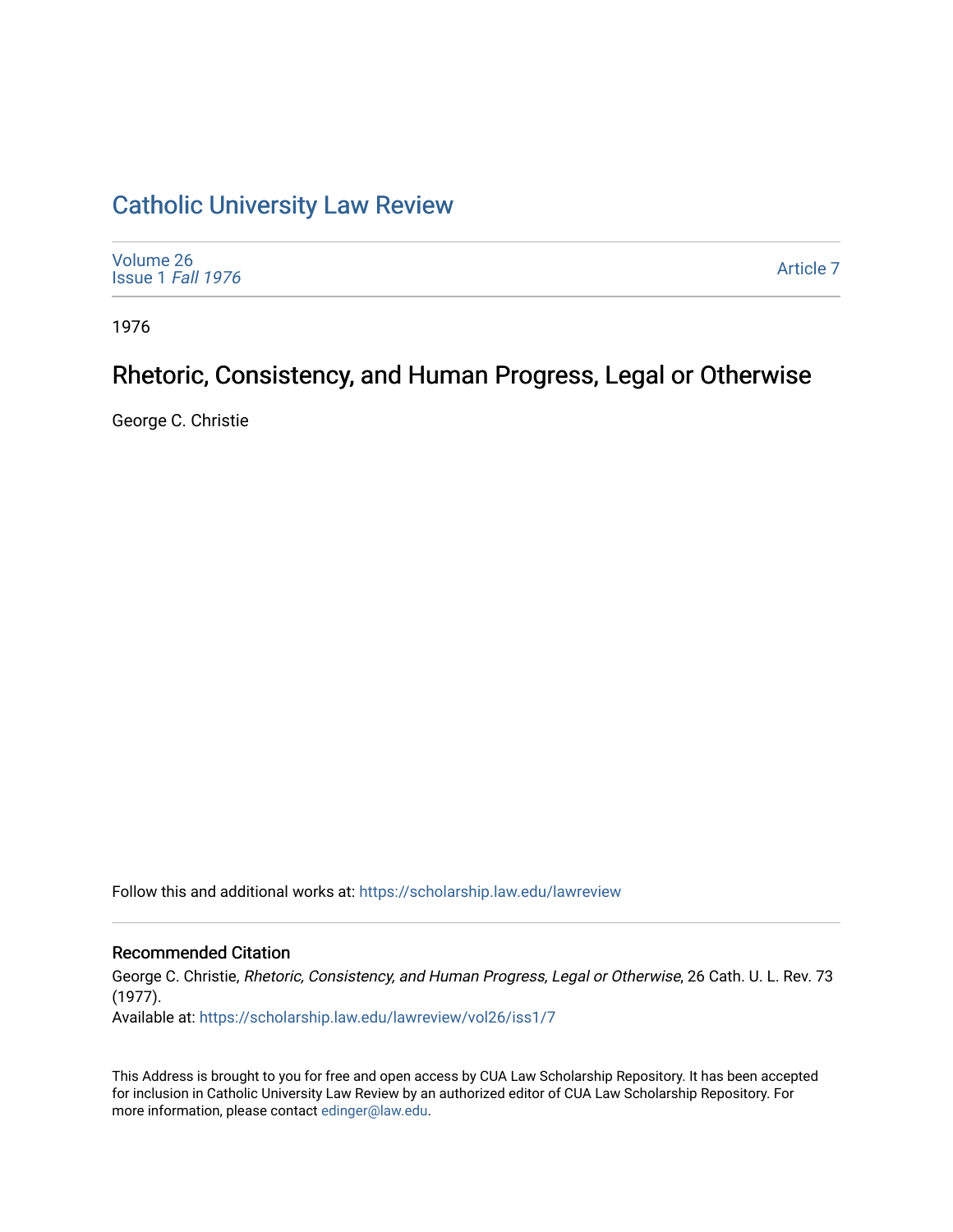### RHETORIC, **CONSISTENCY, AND HUMAN** PROGRESS, LEGAL OR OTHERWISEt

#### GEORGE **C. CHRISTIE\***

There is a passage towards the end of the monumental *Treatise of Human Nature,* in which Hume addresses himself to the question of how good government and human progress are at all possible. Hume, it will be recalled, starts from two important premises: first, that men are naturally endowed with only limited altruism; and second, that they have a natural tendency to prefer short-run advantages, even at the expense of what is in their longterm interest. How then is the material and social betterment of the human condition possible? To answer that question in the affirmative-because Hume does have an optimistic view of man's possibilities—Hume resorts to an ingenious expedient. He suggests that an affirmative answer is possible because in a well-functioning society, such as the Great Britain of his day, one can create a class of leaders and load them down with economic and social advantages. One thereby creates a ruling class which has a short-term interest in maintaining the stability and proper functioning of society. More than that, through this arrangement, one can do more than maintain the *status quo.* In Hume's own words:

But government extends farther its beneficial influence; and not contented to protect men in those conventions they make for their mutual interest, it often obliges them to make such conventions, and forces them to seek their own advantage, by a concurrence in some common end or purpose. There is no quality in human nature, which causes more fatal errors in our conduct, than that which leads us to prefer whatever is present to the distant and remote, and makes us desire objects more according to their situation than their intrinsic value. Two neighbors may agree to drain a meadow, which they possess in common; because 'tis easy for them to know each others mind; and each must perceive, that the immediate consequence of his failing in his part, is the abandoning the whole

t This article was delivered as the Eleventh Annual Pope John XXIII Lecture on March 8, 1976 at the Catholic University of America Law School. The text remains substantially as delivered.

<sup>\*</sup> Professor of Law, Duke University. A.B., 1955, J.D., 1957, Columbia University.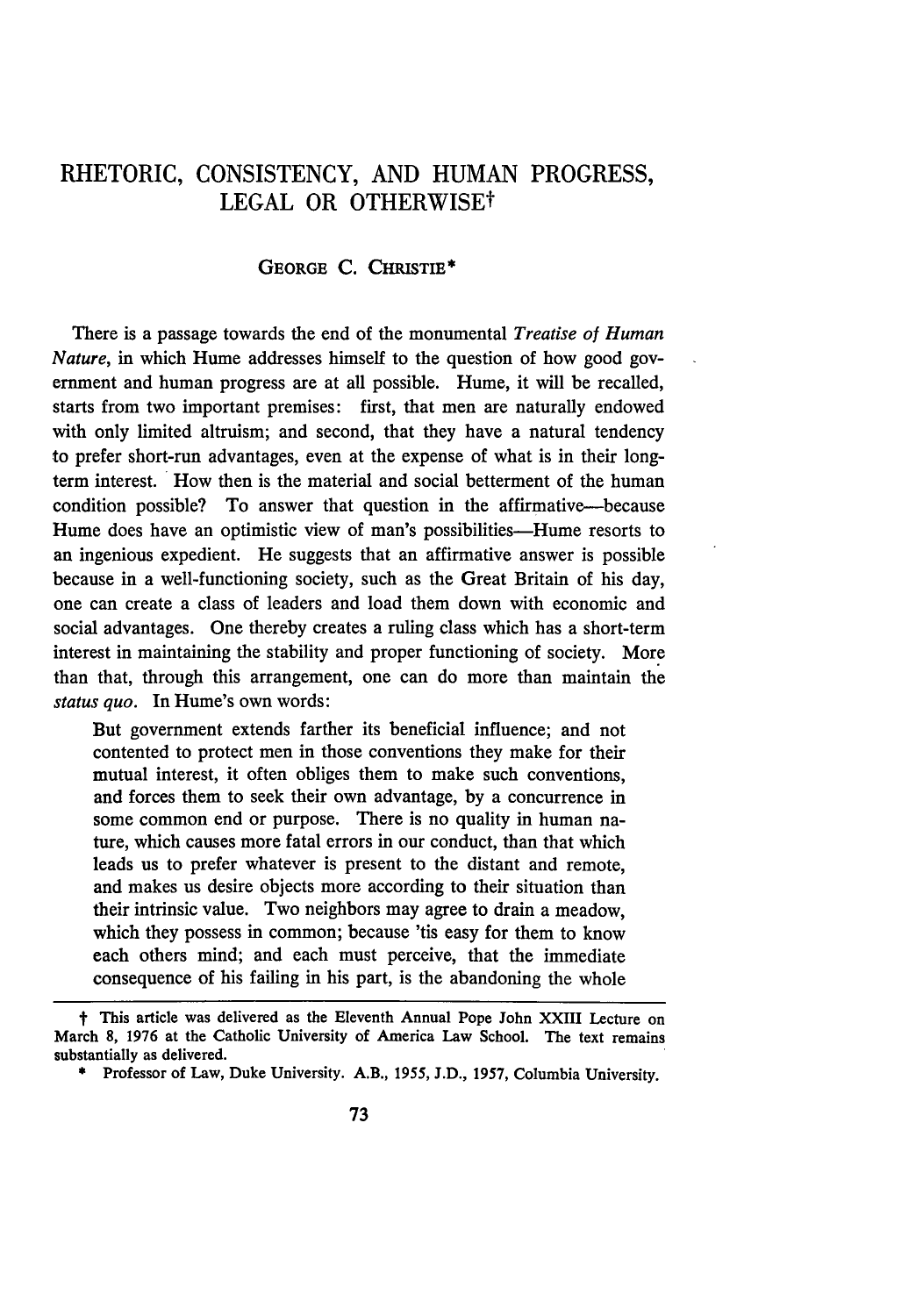project. But 'tis very difficult, and indeed impossible, that a thousand persons shou'd agree in any such action; it being difficult for them to concert so complicated a design and still more difficult for them to execute it; while each seeks a pretext to free himself of the trouble and expence, and wou'd lay the whole burden on others. Political society easily remedies both these inconveniences. Magistrates find an immediate interest in the interest of any considerable part of their subjects. They need consult no body but themselves to form any scheme for the promoting of that interest. And as the failure of any one piece in the execution is connected, tho' not immediately, with the failure of the whole, they prevent that failure, because they find no interest in it, either immediate or remote. Thus bridges are built; harbours open'd; ramparts rais'd; canals form'd; fleets equip'd; and armies disciplin'd; every where, by the care of government, which, tho' compos'd of men subject to all human infirmities, becomes, by one of the finest and most subtle inventions imaginable, a composition, which is, in some measure, exempted from all these infirmities.<sup>1</sup>

One must admit that Hume makes a noble effort, but it is fairly clear that his solution to the question he has posed is unsatisfactory. For one thing, Hume has not told us how to identify the long-term interests of society. The most he has done is to show how the perceived short-term and intermediate-term interests of a substantial portion of the population can be translated into community goals. But what if the short-term interest of the governing elite—such as, for example, their interest in retaining their offices and privileges-conflicts with the long-term interest of society? Every society, for example, has had its Watergate. And, if Watergate is an extreme instance in our own society-as I believe it is-it would nevertheless be naive not to recognize that, if the prize is great enough, there are few indeed among us who would be above pandering, to some extent, to the short-term interest of substantial segments of the populace, i.e., to the prejudices of what is pejoratively called "the crowd," in order to win the prize.

What are we to conclude then? That there is no room for optimism about the future of humanity? I appreciate that what might be considered human progress is not altogether free from controversy. I start from the premise, however, that a society in which the life span of the average person is dramatically greater than it was, in which most people are literate, in which it has been possible to achieve such great expansions of human knowledge as the development of atomic theory and the discovery of DNA, in which slavery has been abolished, and in which there is a positive commitment to

<sup>1.</sup> D. HUME, A TREATISE OF HUMAN NATURE, bk. III, § vii, at 538-39 (L. Selby-**Bigge ed. 1888).**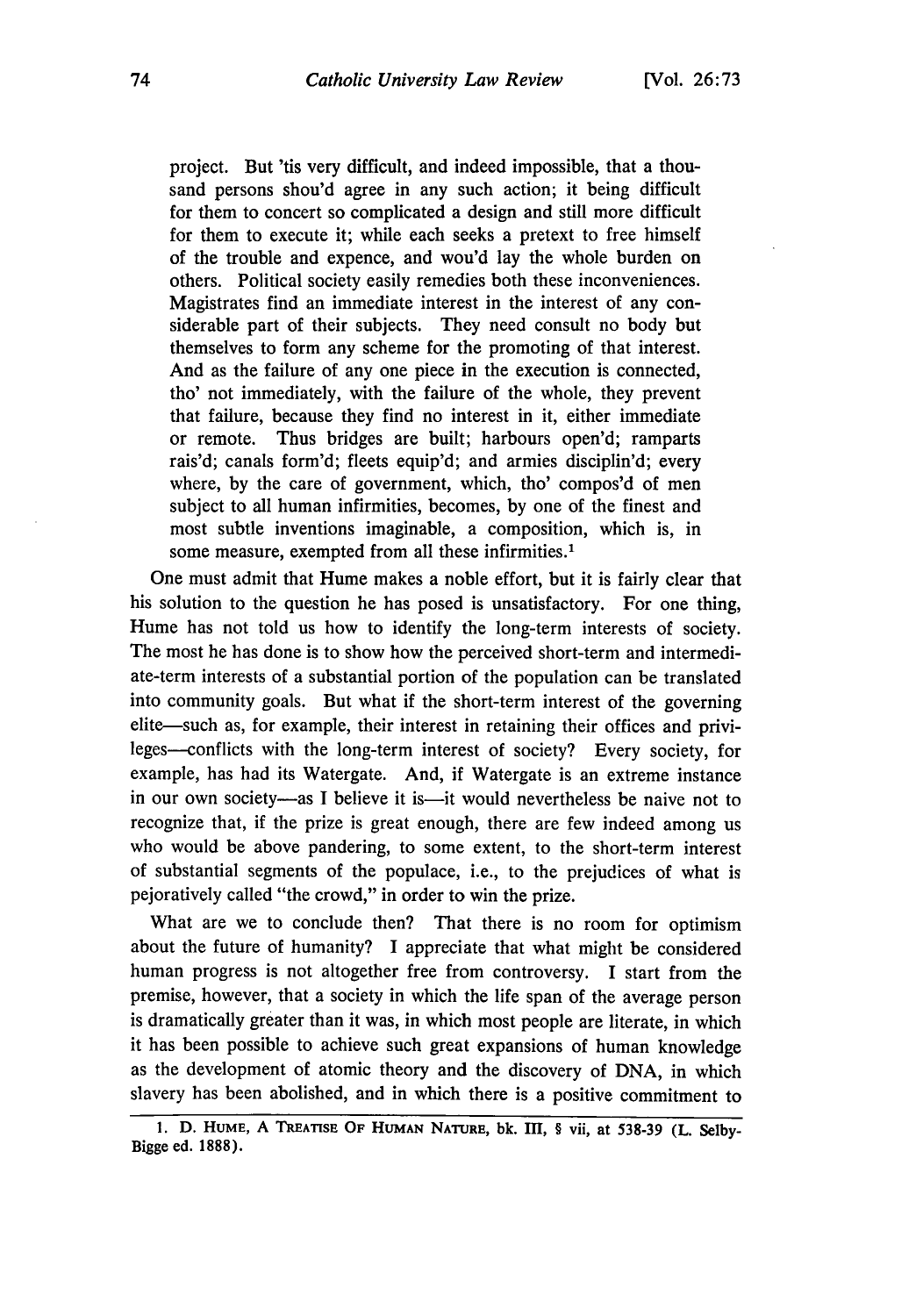the social and legal equality of the sexes, is a better society than one which has not achieved these results. I submit that Western society is a society which has indeed succeeded in producing these results, and that it is thus meaningful to talk about human progress. But to return to Hume's question, how has this progress been possible? In particular, how has it been possible, despite all the countervailing short-term pressures, to free the human mind of the shackles which would have limited the scope of human inquiry? How has it been possible to make such tremendous progress in granting to all men and women social equality?

I would suggest that the answer lies in large part in man's power of speech, in the fact that man has a tendency to become trapped by his own rhetoric. Western man at least-I say at least because I know Western man best but I strongly suspect that all men are similarly inclined—is naturally given to pontification. It seems to be a function of human nature. Talk, of course, is easy when no significant practical interests are at stake. Sooner or later, however, we are confronted with factual situations which test our pontifications. To put the matter as concisely as possible, and in Humean terms: For some of us more frequently than for others, but for almost all of us some of the time, the short-term interest in not appearing ridiculous by behaving inconsistently forces us, however reluctantly, to practice what we preach. I would suggest that the ending of slavery, and now of racial segregation, and of the inferior status of women, are instances where exactly this has happened. If we claim that human beings are created equal and purport to act on that basis in dealing with some groups of people, sooner or later the requirement of consistency will force us to behave accordingly in our dealings with other groups of people. Otherwise, we will have to admit openly that we are either irrational or, what on a moral level is an analogous notion, insincere.

In this bicentennial year, we shall be reminded often enough-whether or not we needed any reminder--that Thomas Jefferson wrote those magnificent lines in our Declaration of Independence:

We hold these truths to be self evident: that all men are created equal; that they are endowed by their Creator with certain inalienable rights; that among these are life, liberty, and the pursuit of happiness. 2

<sup>2.</sup> As Jefferson actually drafted the Declaration the phrase "with certain inalienable rights" read instead "with inherent and inalienable rights," a form of expression which seems even more inconsistent with the recognition of slavery. **THE** LIFE **AND SELECTED** WRITINGS **OF** THOMAS JEFFERSON 22 (Mod. Lib. ed. A. Koch & W. Peden 1944) [hereinafter cited as LIFE **AND SELECTED** WRITINGs]. Indeed, in a portion of his draft completely excised by the Continental Congress, Jefferson berated George III because: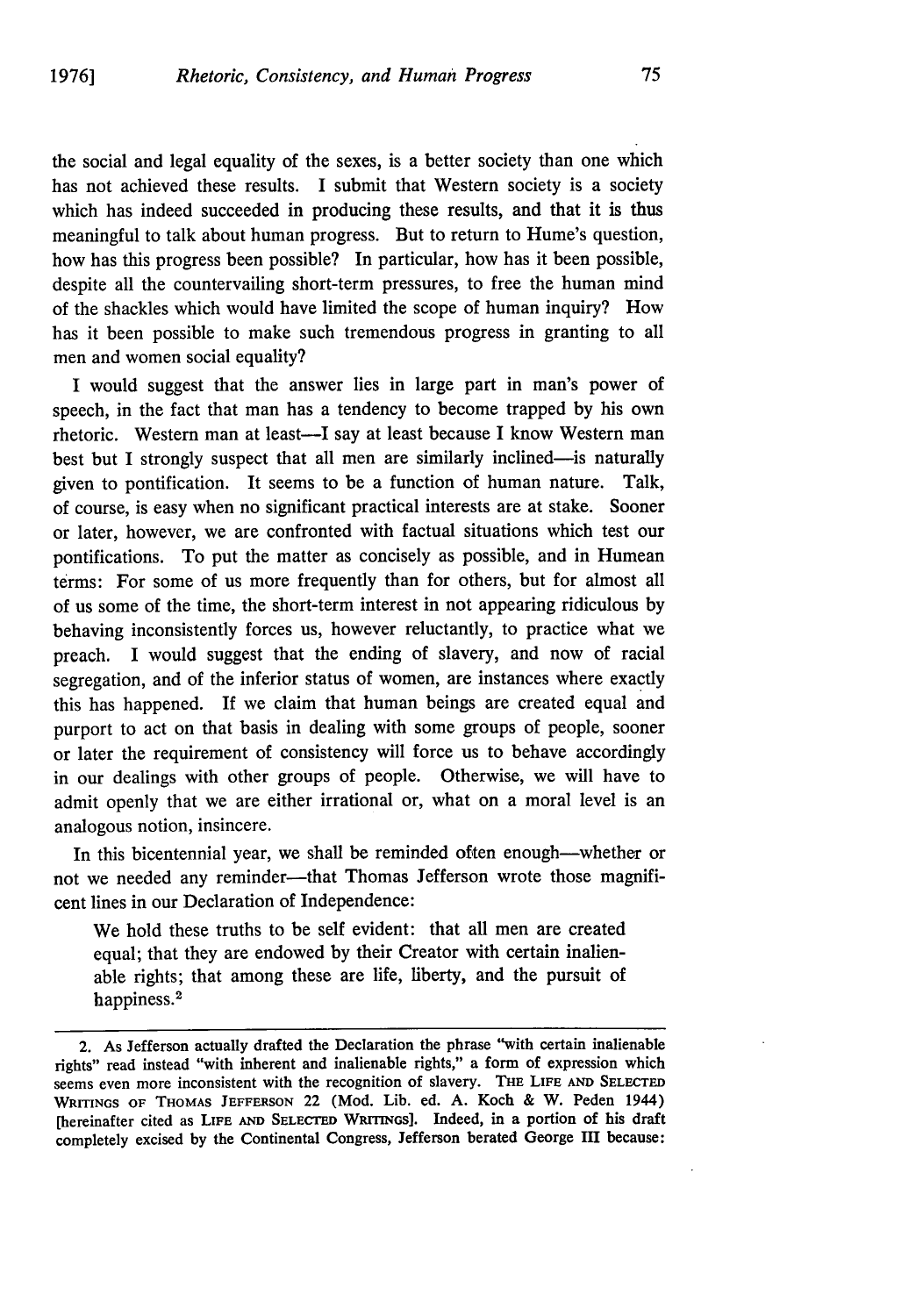Jefferson, of course, owned a substantial number of slaves throughout his entire adult life. He was well aware of the contradiction between the ringing words of the Declaration and the social practice of his time, particularly in his beloved Virginia. It was a constant source of intellectual embarrassment for him, which he sought to alleviate **by** accepting the justice and inevitability of the eventual abolition of slavery,3 **by** recognizing how impractical it would be to abolish slavery immediately in a society where the ownership of slaves represented such a substantial portion of the total wealth of the community,<sup>4</sup> and by convincing himself that, in some important characteristics, black people were inferior to whites, such as in a capacity for poetry **or** in the appreciation of painting and sculpture.5 The discomforting embarrassment felt **by** Jefferson was felt **by** other men and the rationalizations grew less and less convincing. Few historians doubt, whether we had a civil war or not, that slavery would have been abolished in this country during the course of the nineteenth century as it was in the British Empire.

With regard to the change in the status of women, which is rapidly evolving during the present age, I will content myself **by** way of illustration with a brief reference to the status of women in higher education, particularly to the history of one institution, Yale. When Yale first seriously considered

*id.* at 25-26.

**3.** *Id.* at **278-79,** 698-99.

*4. See* F. **BRODIE, AN INTIMATE HISTORY** 466 (1974); **D. MALONE, JEFFERSON AND THE** ORDEAL **OF LIBERTY 208-09 (1962)** (this is volume III of Malone's **JEFFERSON AND** His TIME). **A** much cited statement **by** Captain Edmund Bacon, Jefferson's overseer for over 20 years, is contained in H. **PIERSON, JEFFERSON** AT MONTICELLO: THE PRIVATE LIFE OF THOMAS JEFFERSON 110-11 (1862).

**5. LIFE AND SELECTED WRITINGS,** *supra* note 2, at **258-62.** For this reason Jefferson believed that after emancipation the former Negro slaves should be transported to a distant place where they could live among themselves and not come in contact with white society. *Id.* at **262.** These were the sorts of notions, of course, behind the founding of Liberia.

He has waged cruel war against human nature itself, violating its most sacred rights of life and liberty in the persons of a distant people who never offended him, captivating and carrying them into slavery in another hemisphere, or to incur miserable death in their transportation hither. This piratical warfare, the opprobrium of INFIDEL powers, is the warfare of the CHRISTIAN king of Great Britain. Determined to keep open a market where MEN should be bought and sold, he has prostituted his negative for suppressing every legislative attempt to prohibit or to restrain this execrable commerce. And that this assemblage of horrors might want no fact of distinguished die, he is now exciting those very people to rise in arms among us, and to purchase that liberty of which he has deprived them, **by** murdering the people on whom he also obtruded them: thus paying off former crimes committed against the LIBERTIES of one people, with crimes which he urges them to commit against the LIVES of another.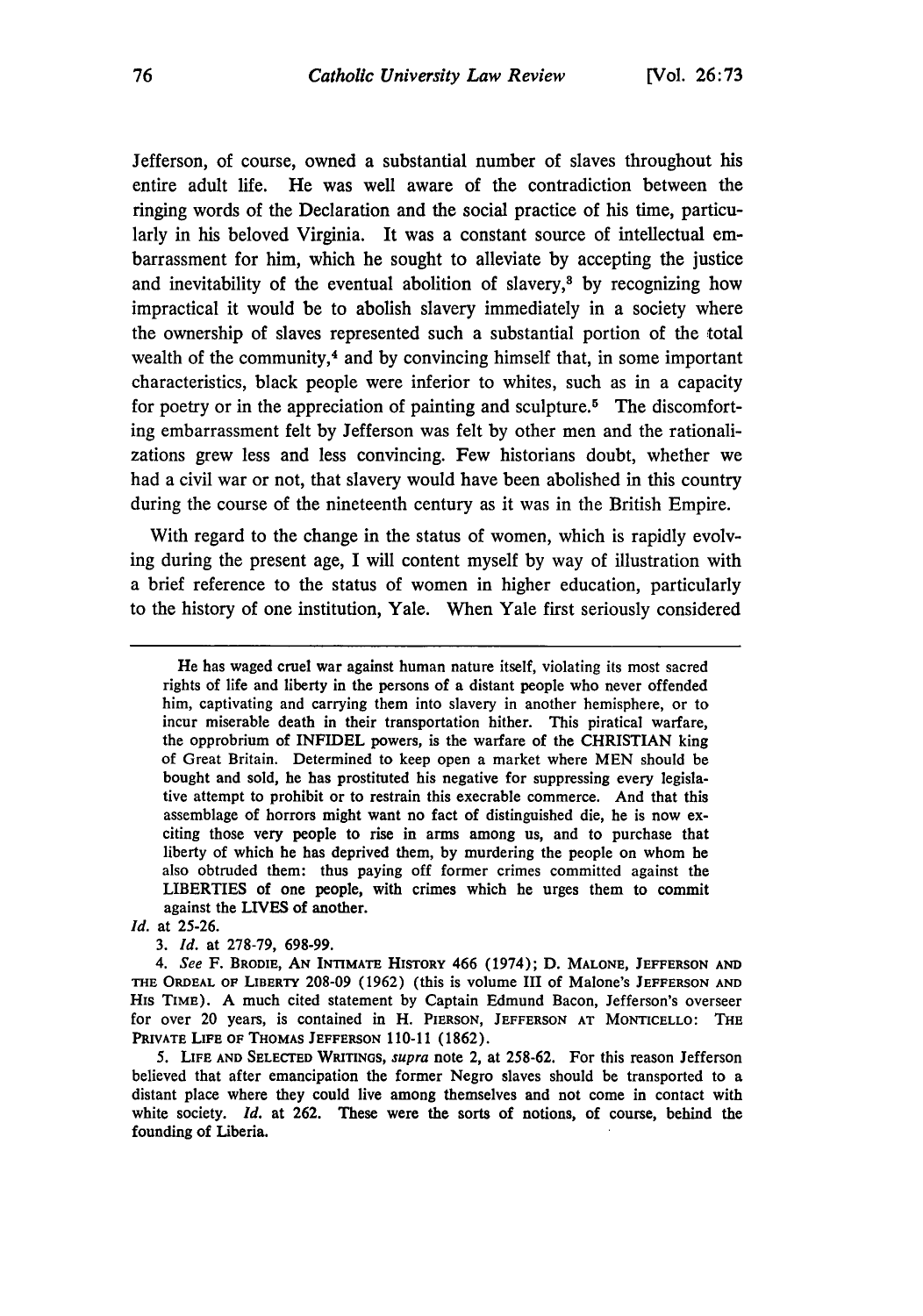admitting women undergraduates in 1966 and explored the possibility of a merger with Vassar College, which was ultimately rejected by the Vassar trustees, the thinking at Yale was that women undergraduates should be assigned to a coordinate college with its own faculty and curriculum but with cross-registration with Yale.<sup>6</sup> This was the tack that planning took even after the failure to reach agreement with Vassar. In the words of the *Yale Alumni Magazine* in December 1967 (quoting President Kingman Brewster): "[t]he value of the coordinate relationship as opposed to admitting women to Yale is that it allows a university to 'educate women not as a direct by-product of educating men.' Because most women 'do not plan to go on to advanced study after receiving their baccalaureates,' their curriculum could be 'less departmental, more problem oriented and more divisional.' "7 Within a year, however, Yale adopted a plan to admit 250 freshmen and 250 upper-classmen, a total of 500 women, as full members of Yale College.<sup>8</sup> Having passed that hurdle, the next question was the percentage of women. At first 20 percent was suggested, then 40 percent.<sup>9</sup> The outcome, of course, was a commitment to a sex-blind institution, even if that meant breaking what many Yale alumni understood to be a commitment that, however many women were admitted, there would be no decrease in the number of male undergraduates at Yale.<sup>10</sup> Given the rhetoric with which college presidents and other educators addressed the "concerned" students of the sixties, could there have been any doubt as to the eventual result even if the individual speechmakers did not clearly appreciate what they were committing themselves to? I would close this portion of my remarks by stressing again what a wonderful gift speech is, not only because it permits us to convey information, or to convey our feelings, but because its structural requirements make so important a contribution to man's moral life.

The human urge for consistency is well known. Yet, we are also all aware of the abuse of the human penchant to pontificate through the misuse

8. N.Y. Times, Nov. 15, 1968, at 1, col. 1.

9. *Id.,* Dec. 11, 1972, at 43, col. 1.

10. *Id.,* June 3, 1973, § 1, at 39, col. 1. The Harvard Faculty of Arts and Sciences has adopted a plan to unify Harvard and Radcliffe and the implementation of a sex-blind admissions policy to begin with the Class of 1980 (which entered Harvard in the Fall of 1976). 1975 HARVARD ALMANAC, at 7. Since 1972, all public institutions of higher education receiving federal assistance, and all such private institutions, *except* private undergraduate institutions, are obliged to institute sex-blind admissions policies. 20 U.S.C. § 1681(a) (Supp. 1972).

<sup>6.</sup> YALE **ALUMNI MAGAZINE,** Dec. 1966, at 18; N.Y. Times, Nov. 21, 1967, at 1, col. 5.

<sup>7.</sup> YALE **ALUMNI** MAGAZINE, Dec. 1967, at 18. *See also* N.Y. Times, Nov. 21, 1967, at 1, col. 5.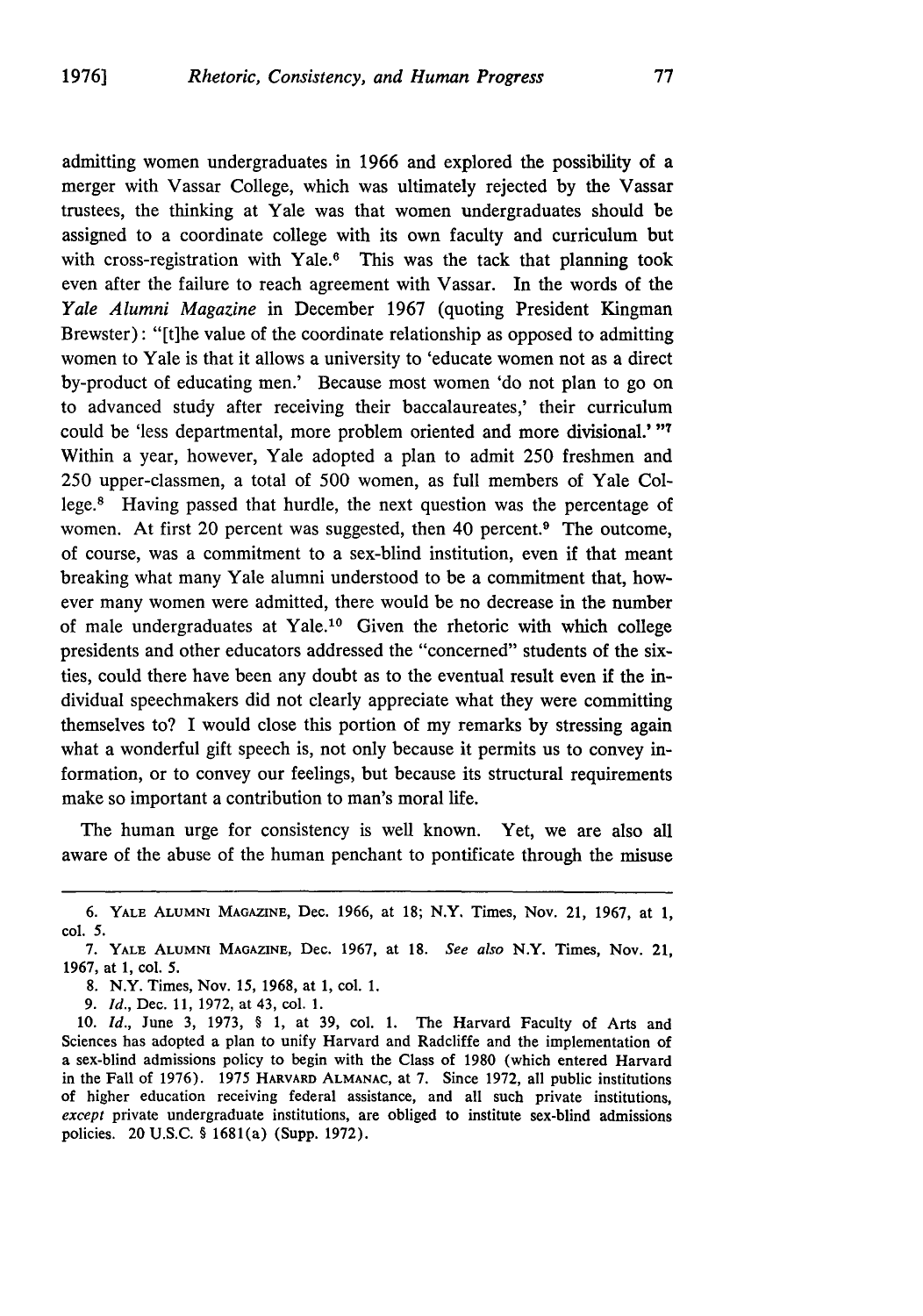of the human need at least to appear consistent. These abuses are typically the result of focusing on a spurious semantic consistency at the expense of all substantive considerations; that is, at the expense of what we might loosely call the underlying logic of the situation. For example, there will always be arguments made that, since Congress can make no laws restricting speech or the press, it cannot tax the profits of newspapers.<sup>11</sup> And then there is the boy in *Tristram Shandy* who argued with his father that he was entitled to sleep with his grandmother. "'You lay, Sir, with my mother' **. .** . 'why may not I lie with yours.' "<sup>12</sup> But as Emerson said, it is not consistency but a foolish consistency which is the hobgoblin of little minds. <sup>13</sup>

That our concept of rationality itself, as well as even the mere possibility of human communication and of purposeful human activity, depends on a belief in and a commitment to consistency is self-evident. To recognize this is not, of course, to ignore man's great creative capacities, but man does not create in a conceptual vacuum. However serendipitous a creative insight or discovery might be, it achieves its true value by being integrated into the existing body of thought or by forcing man to construct a new intellectual framework to organize his world.<sup>14</sup> Historically, and here again I add in an excess of caution, at least in the Western world, the human commitment to consistency has been shown nowhere more clearly than in the law. Why

12. L. **STRNE, THE LIFE AND OPINIONS OF TRISTAM SHANDY, bk.** IV, ch. **29,** at **300** (World Classics ed. **1951).**

**13.** R. **EMERSON,** *Self Reliance,* in **ESSAYS: FIRST SERIES** (Random House ed. 1944).

<sup>11.</sup> In Associated Press v. NLRB, 301 U.S. 103 (1937), it was argued that the National Labor Relations Act could not constitutionally be applied to cover editorial personnel of the AP. The Court summarily rejected the argument. The petitioner relied on Grosjean v. American Press Co., 297 U.S. 233 (1936), where the Court struck down a Louisiana tax on newspapers with a circulation of over 20,000, but the Court in *Grosjean* specifically declared that "[tihe tax here involved is bad not because it takes money from the pockets of appellees." *Id.* at 250. Rather, it was because it was specifically aimed at newspaper circulation. *See also* Mabee v. White Plains Publishing Co., 327 U.S. 178 (1946) (Fair Labor Standards Act may be applied to newspapers). In 1971, Senator Cranston suggested that wage and price controls could not be applied to newspapers, broadcasters, and other media. Senators Hart and Packwood, among others, disputed his contention. *See* 117 CONG. REC. 43,510-20 (1971). An amendment proposed by Senator Cranston to incorporate his views in the pending legislation eventually failed. *Id.* at 43,519-20. For the unsuccessful argument that a prosecution for violation of the Mann Act was unconstitutional because the purpose of the transportation was to make a pornographic movie, *see* United States v. Roeder, *526* F.2d 736, 739 (10th Cir. 1975).

<sup>14.</sup> **If** any citation is necessary, *see* T. **KUHN,** THE **STRUCTURE OF SCIENTIFIC** REVO-**LUTIONS (1962). In** the process of reconstruing his intellectual framework it is also sometimes the case that **one** ends up **by** having a different view of what his "world" really is.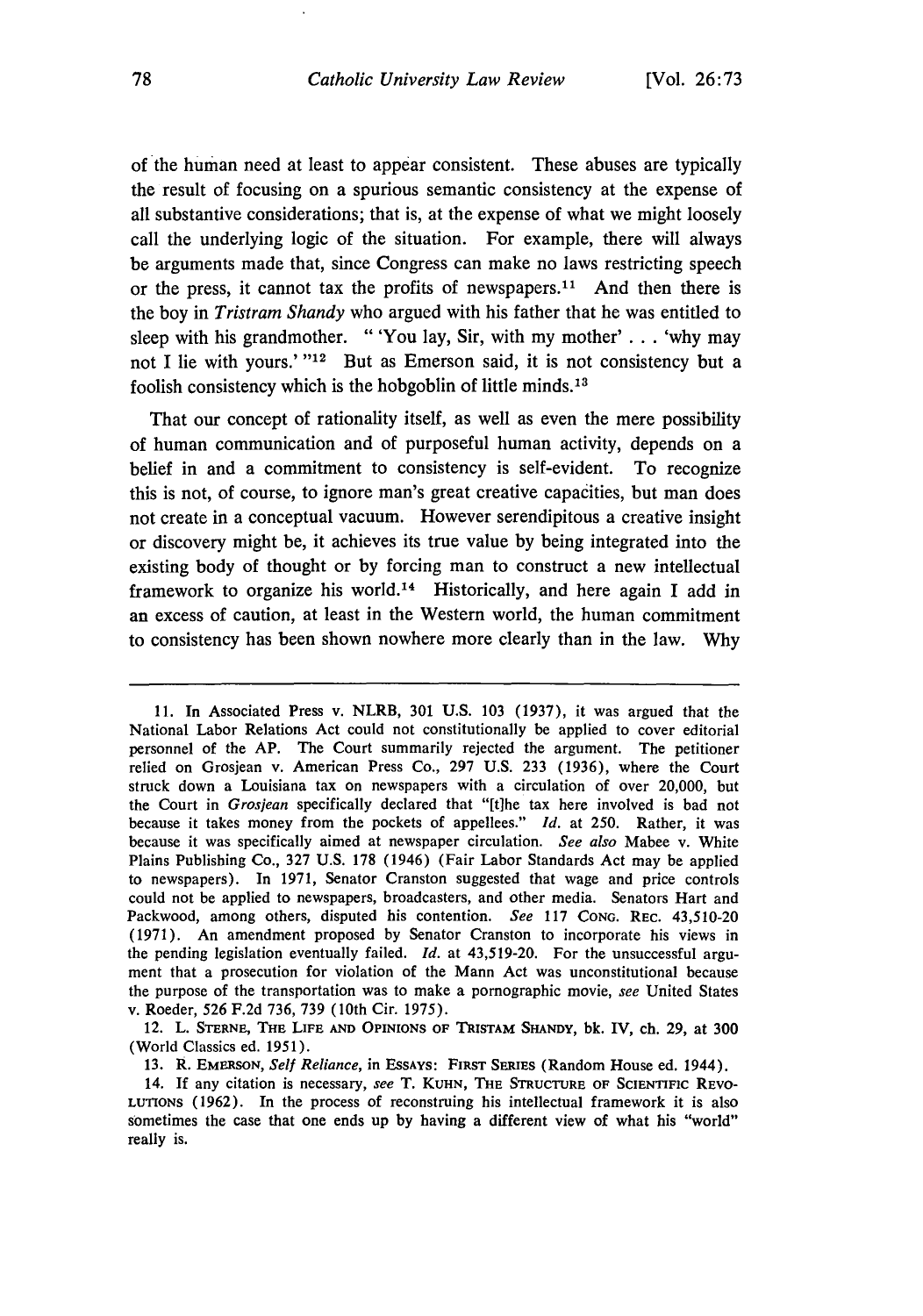is this so and what is its significance for the present age? 'It is to these questions that I now turn.

The term law has, of course, always carried with it connotations of regularity. From time immemorial the perceived regularities in the physical world have been described in terms of laws of nature. Among the ancient Greeks, particularly in the thought of the Stoics, the term law or *nomos* also described the immutable and eternal principles of justice to which man must conform if he is to live in harmony with nature.<sup>15</sup> In the course of the succeeding centuries the scholastic philosophers of the middle ages developed from these notions what we have since called the natural law. This, of course, is all well known. What I find intriguing is that the need to find order and consistency in the moral as well as in the physical universe led Aquinas to insist even on the identity of God and the eternal law.<sup>16</sup> Later, natural lawyers, such as Grotius, Pufendorf, and Locke, wrestled with the question of whether the natural law was binding on man because God willed it or because it was inherently just and right and God adopted it, so to speak, because he was forced to. In other words, could God have made it morally proper to tell lies or to take the lives of other human beings, such as when God commanded Abraham to sacrifice Isaac? Pufendorf and Locke, at least, tried to resolve the dilemma by arguing that God had the freedom to create man or not, as well as the freedom to decide what sort of creature man would be.<sup>17</sup> But, having created him in the form that he did, it was then necessary that the moral precepts of the natural law should apply to man. As we can see from these brief illustrations, for many people law, and the qualities of order and consistency which law carries with it, have been considered constitutive of the physical universe, of the moral universe, and even of God himself.<sup>18</sup>

18. It might be urged that, among the ancient Greeks, the gods were more capricious. But it should also be noted that the ancient Greeks felt obliged to super-

<sup>15.</sup> For the various ways the ancient Greeks used the term "law," see 2 R. **POUND, JURISPRUDENCE** 18-25 (1959). For a discussion of the Stoics' contribution to the development of the natural law, see G. **CHRISTIE,** JURISPRUDENCE: TEXT **AND** READINGS ON THE PHILOSOPHY OF LAW 78-85 (1973).

<sup>16.</sup> See T. AQUINAS, THE SUMMA THEOLOGICA Part 1 of the 2d Part, Q. 91, A. I (Eng. Dominican Frs. transl. 1922). See also *id.* at Q. 93, A. 1, where the eternal law is described as "the type of Divine Wisdom" by which "all things are created" and which directs "all actions and movements."

<sup>17.</sup> **S.** PUFENDORF, **DE JURE** NATURAE **ET** GENTIUM, **bk.** II, c. iii, § 4, 184-85 **(C.** and W. Oldfather transl. 1934, The Classics of International Law Series, Vol. II); J. LOCKE, *Essay VII,* ESSAYS **ON THE** LAw OF NATURE 199-201 (W. von Leyden transl. 1954). For Grotius' view, which seems to suggest that God had no choice at all in the matter, see H. GRoTiuS, DE JURE **BELLI** Ac PACIS, bk. I, c. I, § **10(5),** at 40 (F. Kelsey transl. 1925, The Classics of International Law Series).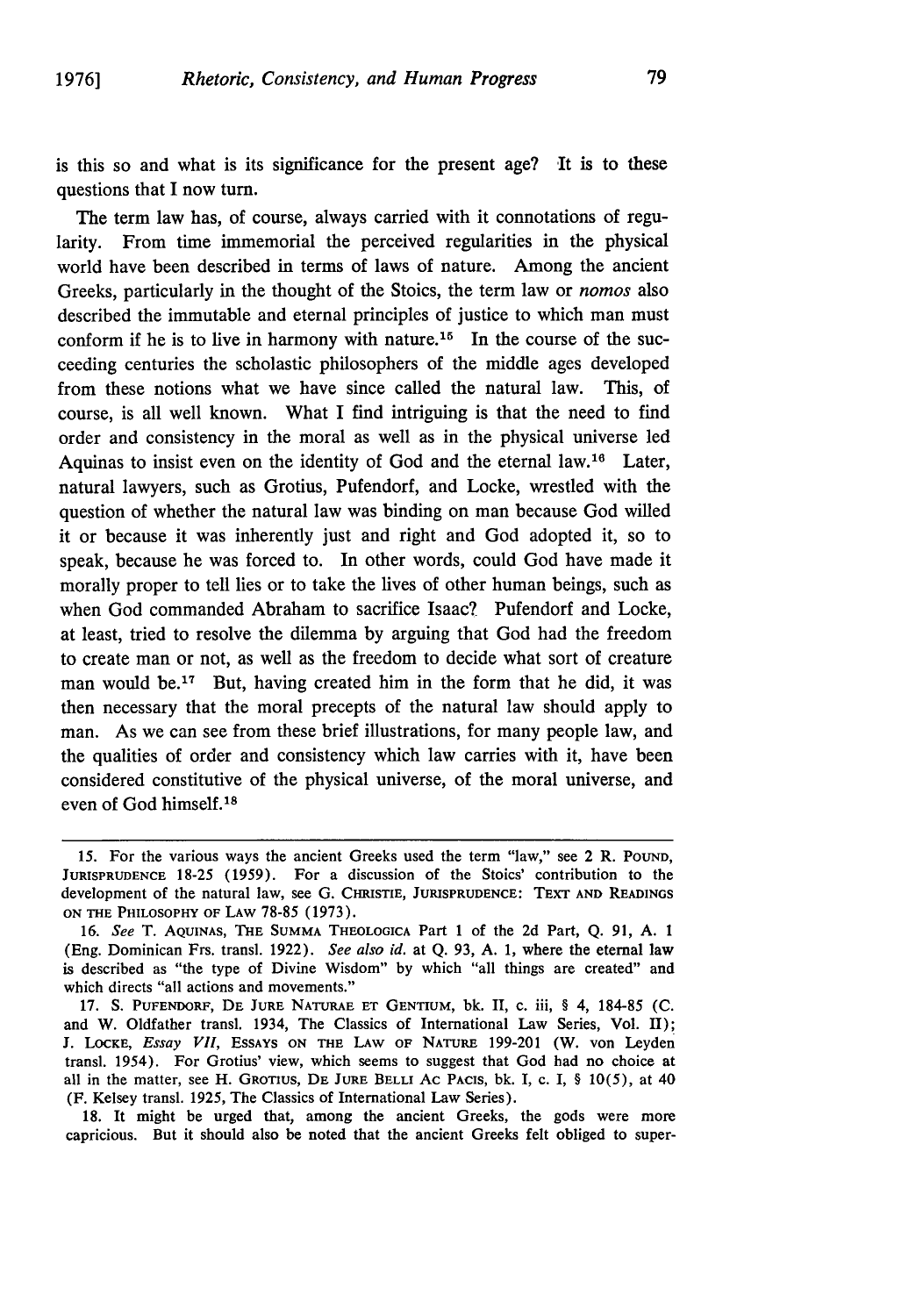From an early time, however, man has realized that whatever patterns of regularity the laws of society may have imposed, these laws are, or at least can be, the product of human will. Laws may have had their source in custom or tradition, but even when custom and tradition were paramount in the law, as they were in the middle ages during the height of feudalism, men, however much they may have tried to hide the fact from themselves, realized that law could be changed by human declaration. Indeed, it was so changed. Certainly Aquinas was very much aware of these social realities.<sup>19</sup> Men in the middle ages were torn between their almost instinctive association of the qualities of regularity and immutability with the idea of law, and their recognition that in important ways law could and was being changed by acts of human will backed up by the power of enforcement. How did men reconcile these conflicting notions about the law? In many important respects they did not. It is part of my thesis that in some respects we still have not.

Thus, in medieval times, many changes in the law were introduced ostensibly as procedural devices<sup>20</sup> and in this way the fact of change could in varying degrees be disguised. Sometimes, indeed, the changes were achieved by way of legal fictions which made it particularly difficult for someone to detect the change;<sup>21</sup> but the changes wrought through the use of procedural devices were not always so covert.<sup>22</sup> At any rate, however, there were also important changes in 12th and particularly in 13th century English law that could not be disguised as mere procedural changes.<sup>23</sup> The social reaction to these unmistakable facts was often stubbornly to resist change wherever possible. For example, we have the spectacle of the English barons in 1236 refusing to change the rule that an illegitimate child was not legitimized by

21. On legal fictions and their use, see L. FULLER, **LEGAL** FICTIONS (1967).

22. *See* note 20 *supra.*

23. *See, e.g.,* the introduction of a royal criminal law and procedure that commenced with the Assize of Clarendon in 1166, *discussed in* J. SMITH, **CASES AND** MATERIALS **ON** THE **DEVELOPMENT** OF **LEGAL** INSTITUTIONS 165-73, 182-83 (1965). Major changes in the law of real property were made by the statutes, DE DONIS **CONDI-**TIONALIBUS, 13 Ed. I, c. 1 (1285), and by **QuIA** EMPTORES, 18 Ed. I., St. I, c. 1 (1290).

impose even upon the Olympian gods the notion of inexorability, represented by the three fates, who numbered even the days of the Olympians. There was a similar superimposition on the Germanic and Norse gods who had their "Gotterdammerung," or in the Scandinavian version, "Ragnarok."

<sup>19.</sup> *See* T. **AQUINAS,** *supra* note 16, at Q.'s 90, 95-97.

<sup>20.</sup> The Assize of Novel Disseisin, issued by Henry  $II$ —it may only have been an instruction to the royal judges-and the three other possessory assizes were in theory summary actions which tried only the question of possession. The question of title was reserved for the proprietary actions, such as the Writ of Right, of which the feudal courts retained cognizance. *See* 1 F. POLLOCK & F. MAITLAND, **THE HISTORY** OF **ENGLISH** LAw BEFORE THE TIME OF EDwARD I 137-38, 145-46 (2d ed. 1898); 2 *id.* at 45-67.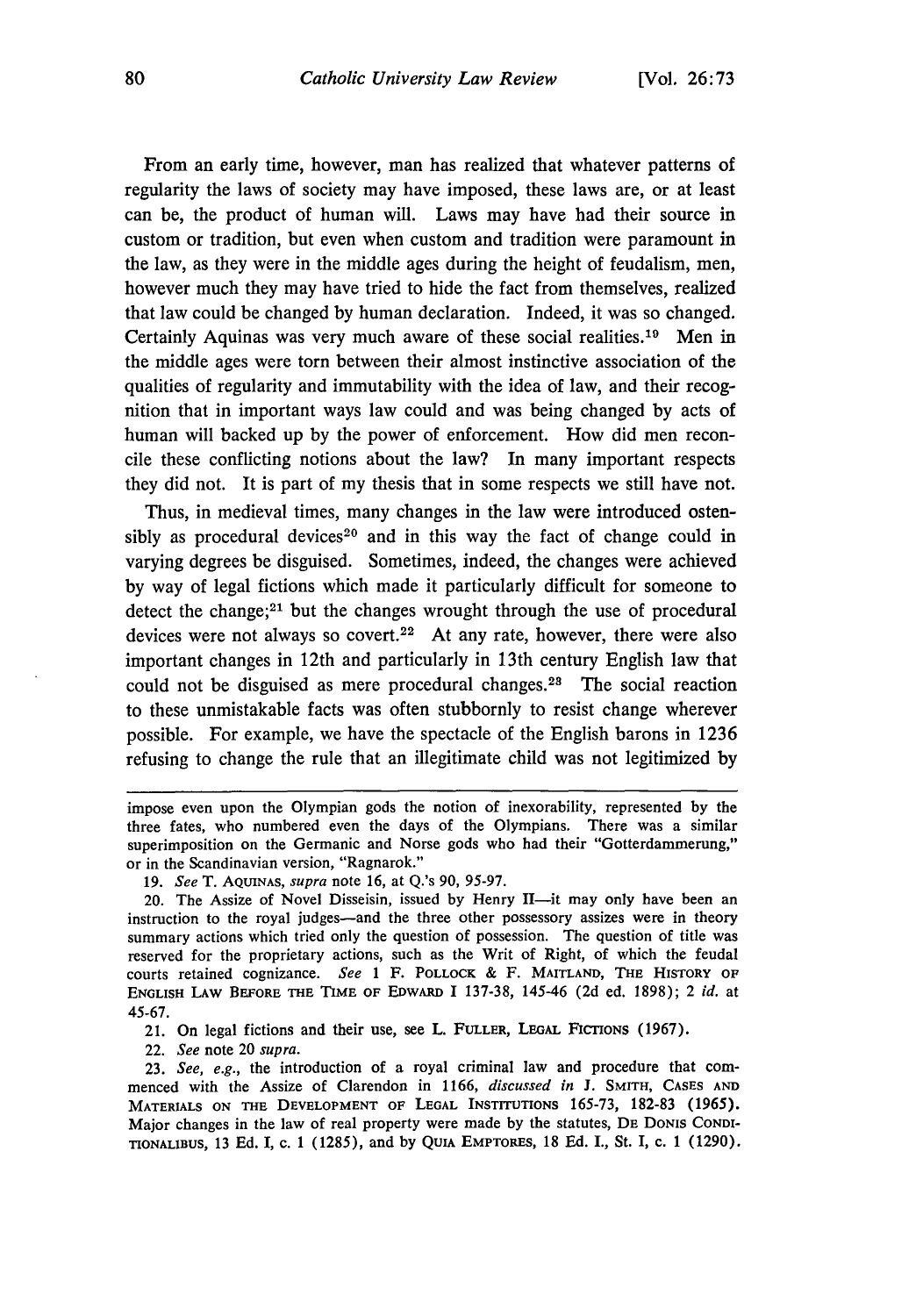the subsequent marriage of his parents and could not inherit real property. The law of the Church was to the contrary. But, when asked at Merton to conform to the rule applied by the Church, the barons supposedly responded "with one voice, *Nolumus leges Angliae mutari.*"<sup>24</sup> "We do not wish to change the laws of England." I have no idea, of course, why the barons were so perverse on that occasion. I do, however, believe that the general unwillingness to make substantial changes in the law was to a large extent because, in the turbulent world of plagues, famines, and intermittent warfare in which medieval man lived, law and custom were things to which a man clung. They, together with the Church, were the few stable things to which he could cling. In a sense the law and the Church were constitutive of medieval man's universe. Beyond these institutions were inconsistency and disorder. Aquinas recognized these feelings and tried to accommodate them. On the one hand, Aquinas was in many ways almost a 19th century positivist with regard to human law. Whatever moral qualities human law might also need to possess, law was, for Aquinas, the product of human will and was backed up by force.<sup>25</sup> That law required force to back it up was one of the reasons why only political authority could enact laws.<sup>26</sup> And yet, even though law was an act of political will and was capable of change, Aquinas cautioned against unnecessary change in the law, "because custom avails much for the observance of laws, seeing that what is done contrary to general custom, even in slight matters, is looked upon as grave."<sup>27</sup> Aristotle, of course, as Aquinas acknowledged, had said something like this a long time before.28

But we live in a different age. We recognize that law can be changed and, despite Aquinas and Aristotle, we are often insistent that it should be changed even if there is only a small benefit to be gained. Law has been recognized as an instrument of "social engineering."'29 Indeed, law has become the principle vehicle through which our rhetoric can be translated into reality and by which the material and spirtual advance of mankind is made possible.

- 27. *Id.* at Q. 97, art. 2.
- 28. ARISTOTLE, POLITICs, bk. II, c. 8 (1269a 10-28).

<sup>24.</sup> **J. SMrrH,** *supra* note 23, at 34, quoting from the preface, dated 1615, of the first English edition of Davies, *Report of Cases and Matters in Law Resolved and Adjudged in the King's Courts in Ireland* (1762).

<sup>25.</sup> **T.** AQUINAS, *supra* note **16,** at Q. **90,** art. **1** and **3;** *id.* at Q. 92, art. 2.

<sup>26.</sup> *Id.* at Q. **90,** art. 3; *id.* at Q. 92, art. 2.

**<sup>29.</sup>** The use of the term is associated with Roscoe Pound and appears in a number of places in Pound's work, including R. **POUND, AN INTRODUCTION** TO THE PmLOSOPlY **OF** LAW 47 (rev. ed. 1954), a work first published in 1922. This influential work provides an overview of Pound's methodological approach and of his basic thought about the law.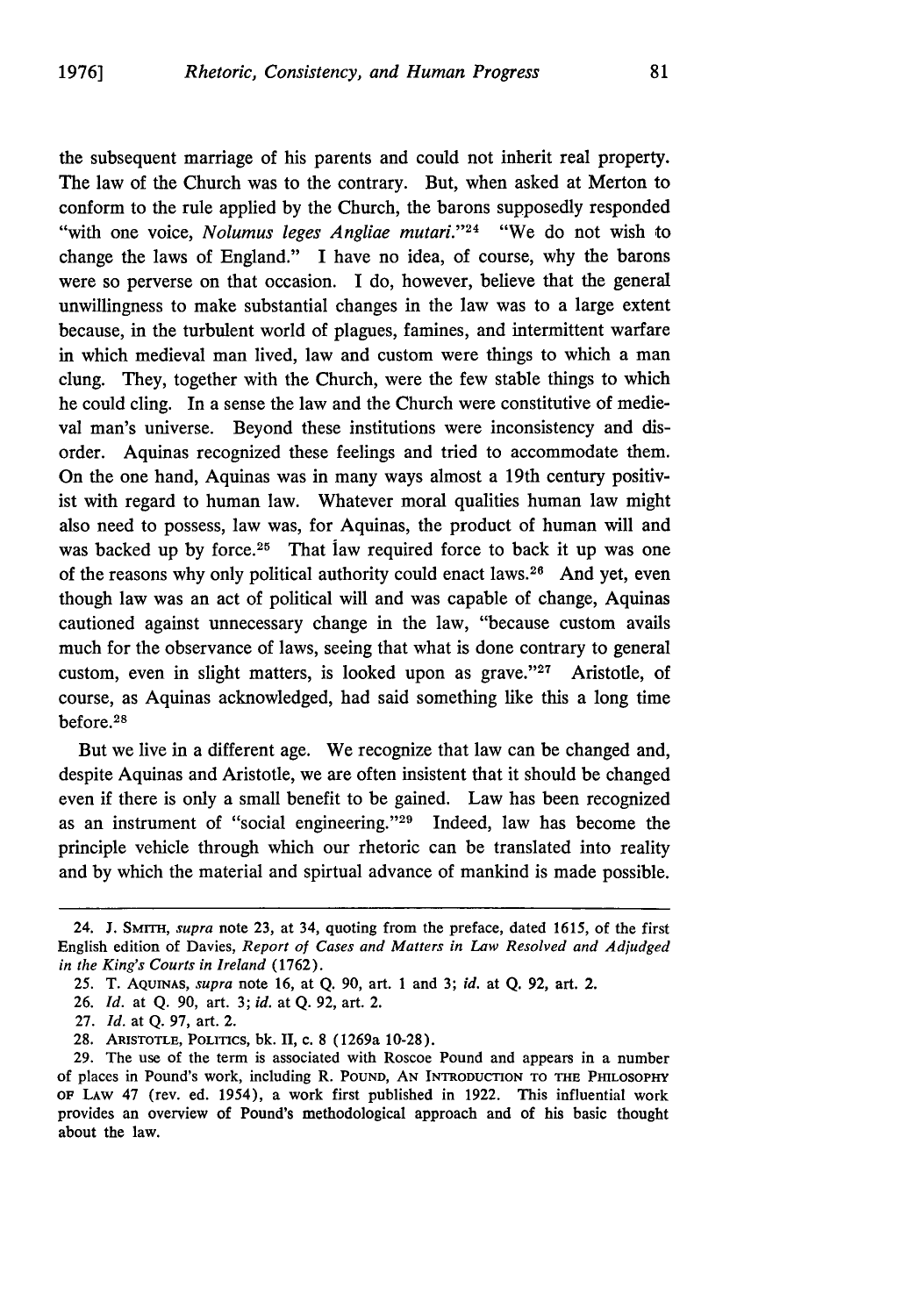Holmes' pithy statement that "[i]t is revolting to have no better reason for a rule of law than that it was laid down in the time of Henry IV," $30$  was eventually applied with a vengeance.

In the process of reaching this happy state man was not immediately ready, however, to renounce his association of the term law with notions of stability and of a rigid, almost inflexible, consistency. Man coined the term rule of law and separated out the legislative from the judicial function. The legislature, Parliament, could and should change the law as occasion required; the law courts, however, should apply the timeless body of law. Thus, at least one facet of the law was stable as long as the legislature kept its nose out of it. In the late 18th century the notion of a written constitution which could not be changed **by** the legislature took root in our country so that an appreciable portion of the law applied **by** the courts was now immune even from legislative change save **by** only the most extraordinary and difficult of procedures, amendment of the Constitution.

But, in the 19th century, perceptive legal philosophers pointed out that even judges engage in legislation, $31$  and the great energies expended in historical research after the middle of the 19th century confirmed that judges had always done so.<sup>32</sup> The forms and forums in which judicial legislation took place, as well as its intensity, varied from time to time but there was always, as we now realize, some form of judicial legislation.33 The development of the action of trespass and then particularly of trespass on the case are worth noting.<sup>34</sup> As the common law became increasingly rigid and lost much of its creative spark, one witnesses the rise of equity.35

32. For a list of some of the great names associated with this effort, see G. **CHR STIE,** *supra* note 15, at 642 n.9.

33. For a demonstration that, even in the field of statutory construction, courts have over the ages allowed themselves a tremendous liberty **of** interpretation, see T. PLUCKNETT, A CONCISE HISTORY OF THE COMMON LAW 330-41 (5th ed. 1956).

34. For an overview, see T. **PLUCKNETr,** *supra* note 33, at 366-73, 460-62, 465-72; J. SMITH, *supra* note 23, at 118-19, 273-79.

35. *See* Spence, *The History of the Court of Chancery,* in 2 SELECT ESSAYS **IN** ANCLO-AMERICAN **LEGAL** HISTORY 219 (1908). This is a reprint of the first four chapters of Spence's THE EQUITABLE **JURISDICTION OF** THE **COURT OF** CHANCERY (1846).

<sup>30.</sup> Holmes, *The Path of the Law,* 10 **HARV.** L. REV. 457, 469 (1897).

<sup>31.</sup> Two important thinkers who pointed this out were Jeremy Bentham, who largely decried the phenomenon, and Austin, who accepted it as inevitable. Austin stated his view in the last paragraph of his lengthy and well-known note at the end of his fifth Lecture. 1 **J. AUSTIN, LECTURES ON JURISPRUDENCE** 218-19 (5th ed. R. Campbell 1885). For a discussion of Bentham's thought on the subject and appropriate situations, see G. **CHRISTIE,** *supra* note 15, at 467-68. Another important, but later, thinker, who insisted that judges do, and inevitably must, legislate is John Chipman Gray whose The *Nature and Sources of the Law,* first published in 1909, was widely read by lawyers.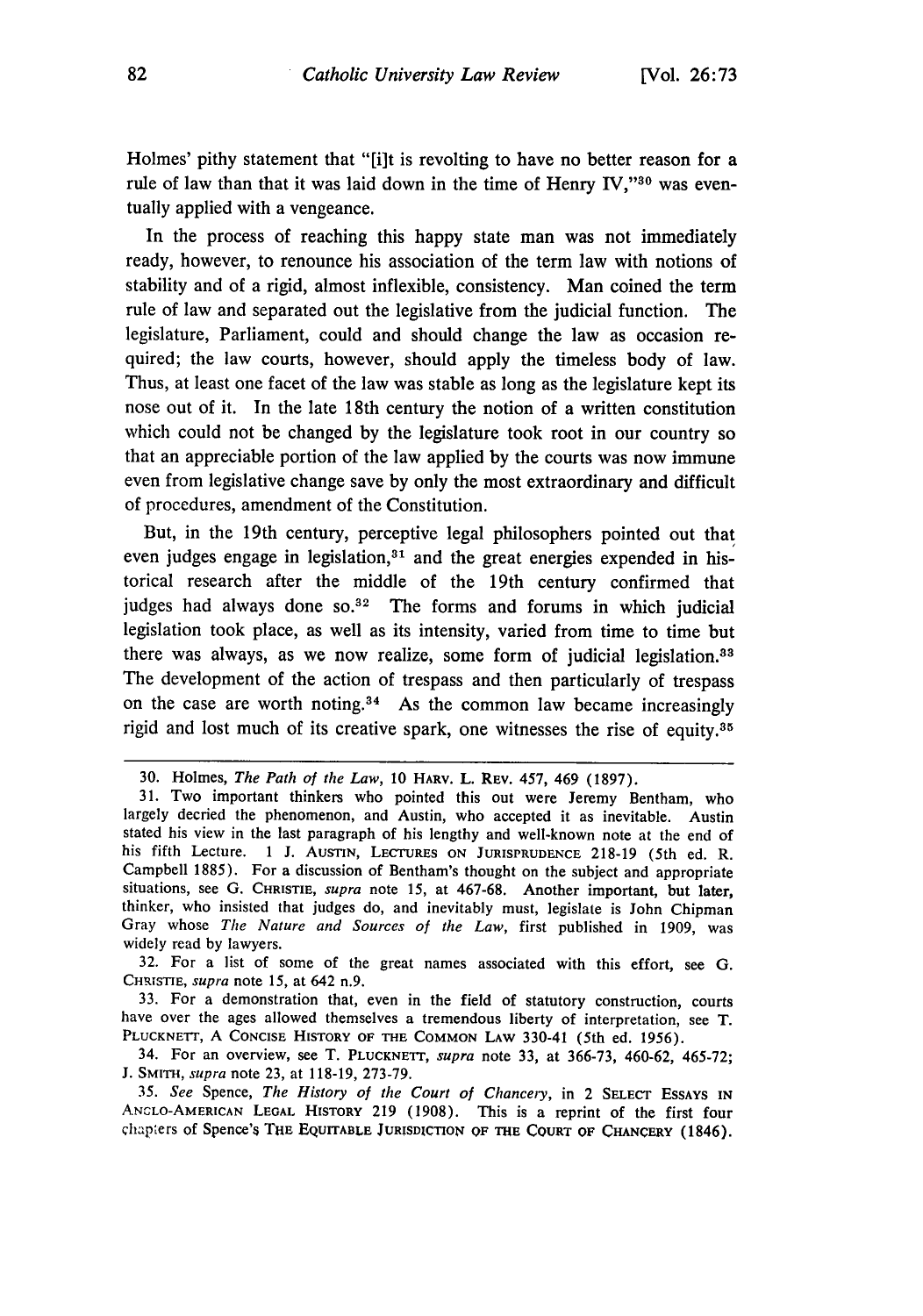Eventually, towards the end of the 17th century equity itself showed signs of ossification. 36 In the 18th century, however, with Lord Mansfield in the lead, the common law, in a burst of creative development, absorbed much of the law merchant that had developed to meet the needs of an increasingly commercial society. $37$  Nevertheless, for a long time the citizenry at large, and many members of the bar as well, refused to believe the philosophers, and if they accepted the lessons of the historians they considered them as evidence merely of a turbulent past out of which the stable present had evolved. Changes that could not be explained away were rationalized by thoughtful lawyers as being the emanations of an evolving collective conscience rather than the products of the wills of individual judges.38 Gradually, however, the profession could no longer shut its eyes to reality. Lawyers were assisted in their awakening by the judicial willingness to grant broad declaratory relief in class actions and then, finally, the judicial use of the thoroughly legislative device of the prospective overruling of prece**dent.3 <sup>9</sup>**Eventually, most lawyers were even forced to recognize that the Constitution itself has no such fixed meaning that the courts cannot find within it the authority to do a whole host of things, many of them at cross purposes. In time, the overruling of constitutional decisions, prospectively as well as retrospectively, became a fairly commonplace occurrence. Indeed, we have now witnessed the phenomenon of the Supreme Court staying the effectiveness of a ruling declaring an act of Congress unconstitutional. <sup>40</sup>

Although it is clearly an overstatement, there is nevertheless some truth to the contention that what now marks the difference between legislative decisions and judicial decisions are the procedural rules, principally the rules of evidence and the rules on the burden of proof or persuasion; in other respects, the two modes of decision-making are remarkably similar. Both forms of legal decision-making are now recognized as vehicles for social engineering,

39. For a brief discussion of the problems created by the device of prospective overruling for the assumption that judicial decision-making is an objective process, see G. Christie, *A Model of Judicial Review of Legislation,* 48 S. **CAL.** L. REv. 1306, 1311 n.14 (1975).

40. Buckley v. Valeo, 424 U.S. 1, 142-43 (1976).

*See also* 1 W. HOLDSWORTH, HISTORY OF ENGLISH LAW **395-476 (1922); T.** PLUcKNETr, *supra* note 33, at 673-707.

<sup>36.</sup> *See* 1 W. HOLDSWORTH, *supra* note 35, at 467-69; T. PLUCKNETT, *supra* note 33, at 692, 702-07.

<sup>37.</sup> *See* **C.** FIFoor, LORD **MANSFIELD** 82-157 (1936).

<sup>38.</sup> *See* **J. CARTER,** LAW: **ITS** ORIGINS, **GROWTH, AND FUNCTIONS** (1907). This book together with an earlier article by Carter, a distinguished New York lawyer, *The Provinces of the Written and Unwritten Law,* 24 AM. L. REv. 1 (1890), was the subject of sharp and extended criticism by John Chipman Gray. J. GRAY, **THE** NATURE **AND** SOURCES OF **THE LAW** 93, 99-100, 233-39, 283-92 (2d ed. 1921).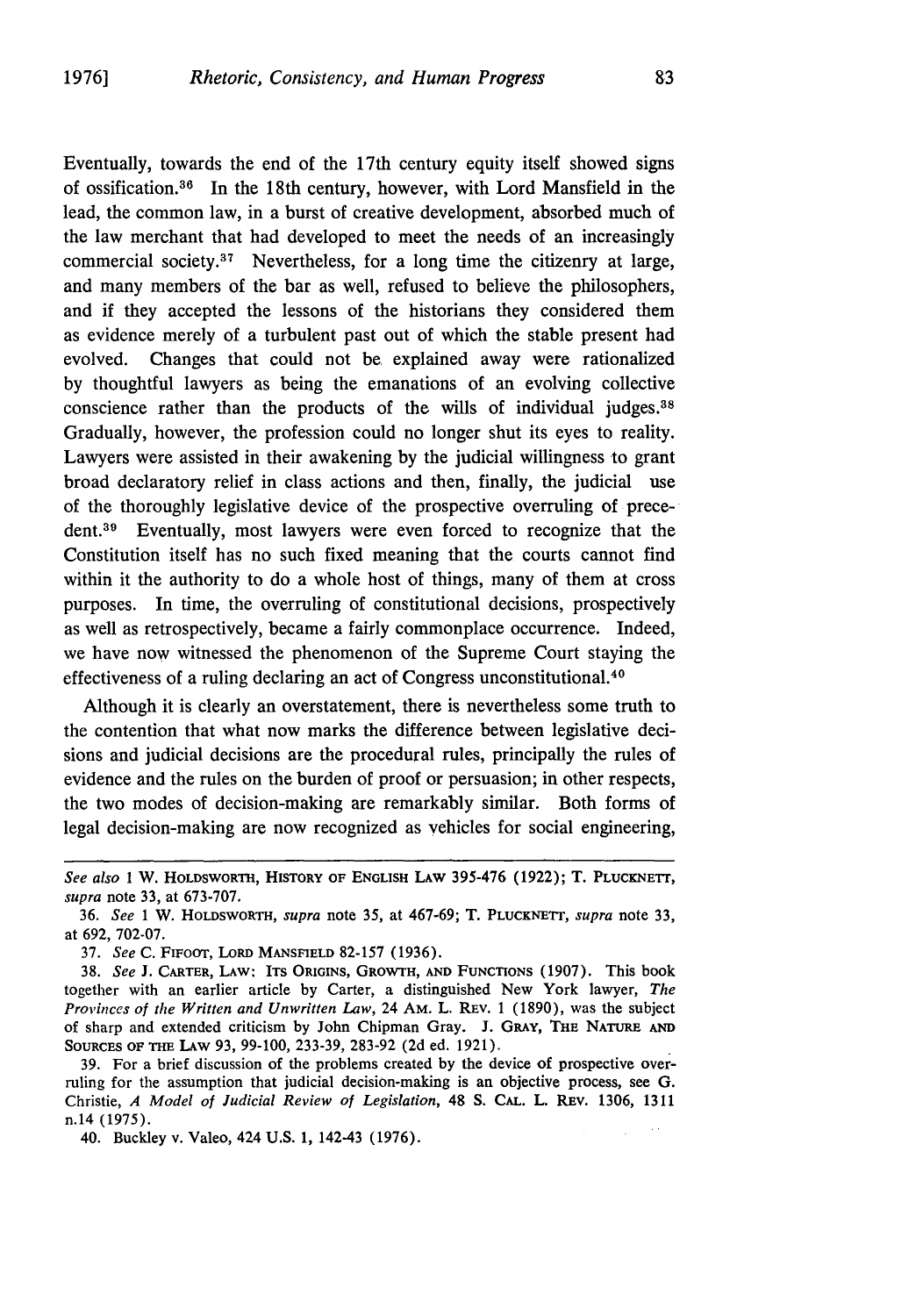and many people have not only welcomed this recognition but have indeed been exhilarated by the prospects for social reform it has laid open before us. Indeed, the recurrent phenomenon of a legislature, impatient for "reform," setting up an administrative agency with a broad and ill-defined mandate to "do good" has often forced the courts to make legislative decisions, even if many of the judges would otherwise have wished to avoid this role.<sup>41</sup>

Meanwhile, what has happened to man? That he still requires order, stability, and consistency is incontrovertible. The wonderful thing about modern life is that it is more orderly and stable, more consistent if you will, than life in medieval Europe. The fear of death from unknown disease or from wanton violence is much diminished. It is possible to plan a trip over great distances and realistically look forward to arriving within one half hour of the time you expected to arrive. There is no waiting for weeks for favorable winds or for months while a bridge is repaired. Despite the rise of urban terrorism, it is still true, at least in the Western world, that brigandry and private warfare have been suppressed. The influenza epidemics that we must periodically endure are as nothing to the dreadful awaiting of the "Black Death." Social Security and other pension plans make old age less precarious. With so much of life so very ordered it is possible to indulge in one's whims, whether in the theater of the absurd or in pop art. As we have seen, we have even been able to live through the divorce of our concept of law and the notions of order and consistency, qualities to which our conception of law has been linked for thousands of years.

But I think we have reached a certain peak. We live in a world where every stabilizing institution that we have historically known, for example the family, the church, and the school, has had its authority eroded. (Whether for good or ill is not now my concern, but I would suspect that the most plausible answer would be sometimes for good and sometimes for ill.) Nowhere is this decline in institutional authority more evident than in our cities, where even physical security, which at least middle-class America took for granted, is breaking down. Religious leaders have noted the anxiety of modern man cast adrift in a disordered world and have found some comfort in the fact that the human need for stability and consistency in life seems to be leading more people back toward religion.<sup>42</sup> Whether this is a desirable motive for seeking religious truth I leave for others to determine.

<sup>41.</sup> For a brief discussion and a few illustrations see Christie, *Objectivity in the Law,* **78** YALE **L.J. 1311,** 1349-50 **(1969).**

<sup>42.</sup> *See, e.g.,* **1975** Christmas message **of** Pope Paul **V,** N.Y. Times, Dec. **26,** 1975, at **1,** col. **1.**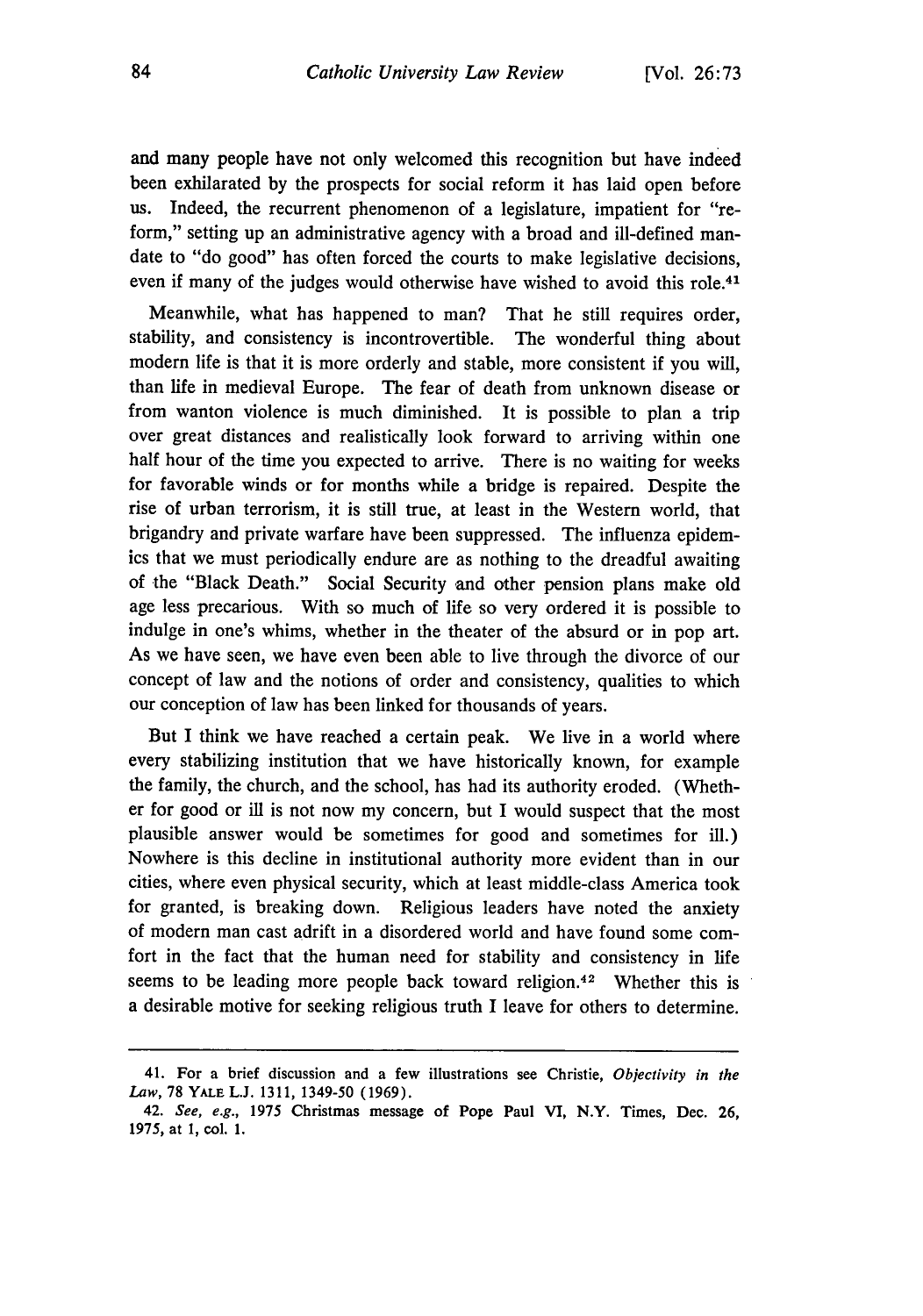I do note the obvious, however, that **if** one merely wants order and stability from his religion, there are any number of cults with their emphasis on fellowship which may well be more attractive than traditional religions, particularly to the young.

It is unrealistic, however, to expect a great religious revival in the Western world to supply the framework of order and consistency that man needs. I am afraid I see no institution that is currently able to fulfill that role other than the law. This has grave implications for the law and lawyers, and not all of them are good. The quintessence of a Catch-22 world is not so much that it is unbelievably complex, so that the individual is often at a loss to know what to do; it is, rather, that even if the individual takes the time and effort to find out what to do, it will not matter because the impersonal "they" will change the rules on him. Whether he tries to adopt a rational approach to his problems or not, the situation is hopeless. He might as well save his energy and lapse into apathy. For a release from his dismal sense of powerlessness to organize rationally the social milieu in which he exists, there is always the solace of drugs or of the bottle.

What I am suggesting, then, is that our emotional need for order, our belief that the universe can be comprehended in a rational manner, is forcing the law to play in our lives the structural role it played in medieval times. I see no other institution capable of playing that role anywhere now on the horizon. Because the legal system is being forced to bear all the structural weight, I see it as increasingly difficult to pursue immediate social objectives by legal means. This is in addition to the fact that there seems to be a growing sense of disillusionment with the effectiveness of government, a disillusionment that is heightened whenever there are frequent changes in executive or legislative policy that make the process of government seem to be merely a spinning of wheels. The inability of our nation, despite a sense of crisis, to come up with an overall policy with regard to the development and utilization of our total energy resources is a classic instance, but it is not the only one. The physical and moral improvement of the human condition may well have to be left to other than legal means and, if no such means exist, reform-which, as we have seen, can be described as the conforming of our actions to our rhetoric--may have to wait.<sup>43</sup> I see it as no accident

<sup>43.</sup> The former Dean of the Stanford Law School, Thomas Ehrlich, has decried what he calls "legal pollution." Ehrlich, *Legal Pollution,* N.Y. Times, Feb. 8, 1976, § 6 (Magazine), at 17. It is interesting to note how drastic a change in the economic structure of society has been implemented by conscious legislation in Great Britain since 1945. The comparative smoothness of this change, I submit, was made possible by the strong extra-legal social structure that has characterized English society, and which permitted it to weather almost revolutionary economic changes. Now, however,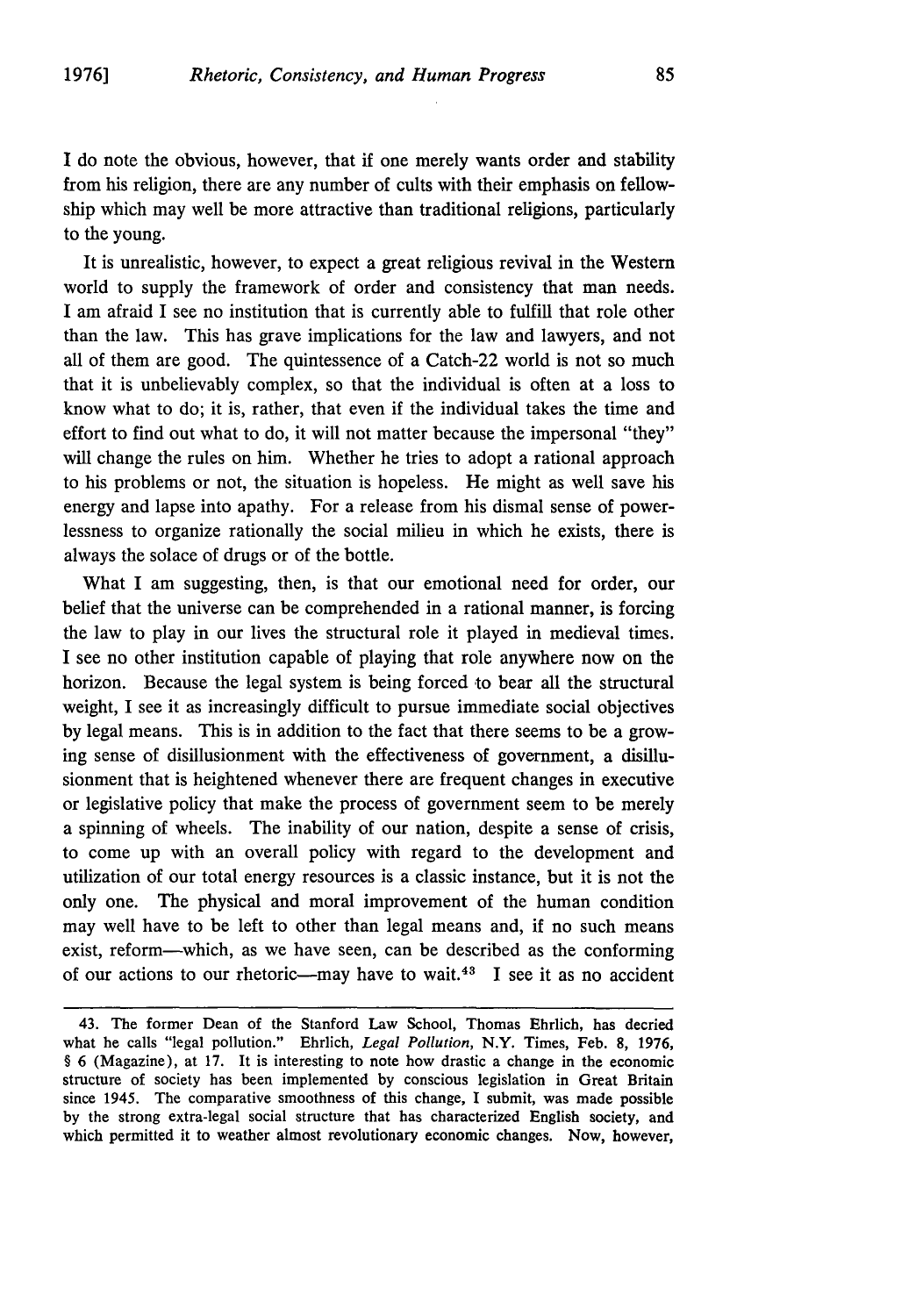that our society is becoming muscle-bound in due process. Although I think there have been excesses, I do not decry the extension of due process to more and more aspects of life. It would, for example, be a callous person indeed who would be prepared to assert that the extension of greater due process protection to high school students is undesirable, even if he might have serious qualms about making the length of a student's hair the subject of protracted judicial controversy.<sup>44</sup> This extension of the protections of due process is what gives the structure, the sense of security that we need, to our lives. There are, of course, practical limits to the extent to which official conduct can be legally controlled. We have become enamoured of "Special Prosecutors." Will we need "Extra-special Prosecutors" to control the "Special Prosecutors?"<sup>45</sup>

Europeans decry the fact that Americans are so litigious. But, given the fluid state of our society, where else can a person seek reassurance? **If** his favorite ball club wants to move from San Francisco to Toronto,<sup>46</sup> if the

44. For a recent review of the cases on the rights of students and others to wear long hair, see Comment, *Long Hair and the Law: A Look at Constitutional and Title VII Challenges to Public and Private Regulation of Male Grooming,* 24 U. KAN. L. REV. 143 (1975). The Supreme Court has uniformly denied certiorari in the student hair-length cases on the numerous occasions where it has been sought. *See id.* at 155, where the citations are given. Justice Douglas objected to the court's practice of denying certiorari in his dissent in Ferrell v. Dallas Independent School District, 393 U.S. 856, *denying cert. to* 392 F.2d 697 (5th Cir. 1968). The Courts of Appeals of the Fifth and Tenth Circuits have directed the district courts in those circuits to dismiss complaints raising the issue, at least with regard to high school students. *See* Comment, supra at 154-55. The Supreme Court did recently find against police officers complaining about hair style regulations, holding that the regulation was not so irrational as to be arbitrary; therefore, it was not a deprivat 425 U.S. 238 (1976).

*45. Cf.* H.R. 8388, 94th Cong., 1st Sess. (1975), which provides for a "National Security Solicitor" who would be appointed for a single 15-year term and who could be removed only by a concurrent resolution of both houses of Congress. This official would, *inter alia,* be responsible for prosecuting members of the Executive Branch who engage in the planning of, preparation for, or initiating or waging of a "war of aggression," and other similar acts, against the laws and customs of war. These include acts designed to overthrow the leadership of a nation with which the United States is not at war. *See also* **PREVENTING** IMPROPER **INFLUENCE ON** FEDERAL **LAw ENFORCEMENT AGENCIES, REPORT OF THE ABA SPECIAL COMMITTEE TO STUDY** FEDERAL LAW **ENFORCEMENT AGENCIES** 104-10 (1976). The Report's recommendations, among which was one opposing a permanent special prosecutor, were accepted **by** the ABA's House of Delegates in February 1976. 21 AM. B. NEWS, No. 2, Mar. 1976, at 2.

46. The suit, brought **by** the City of San Francisco, is briefly described in the N.Y.

that these legal changes have succeeded in undermining this social structure it has become increasingly difficult for British governments to pursue further change by legal means. There are too many people, ranging from doctors to coal miners, now prepared to disobey measures of which they disapprove. The British government, like ours, seems to have lost some of its ability to command.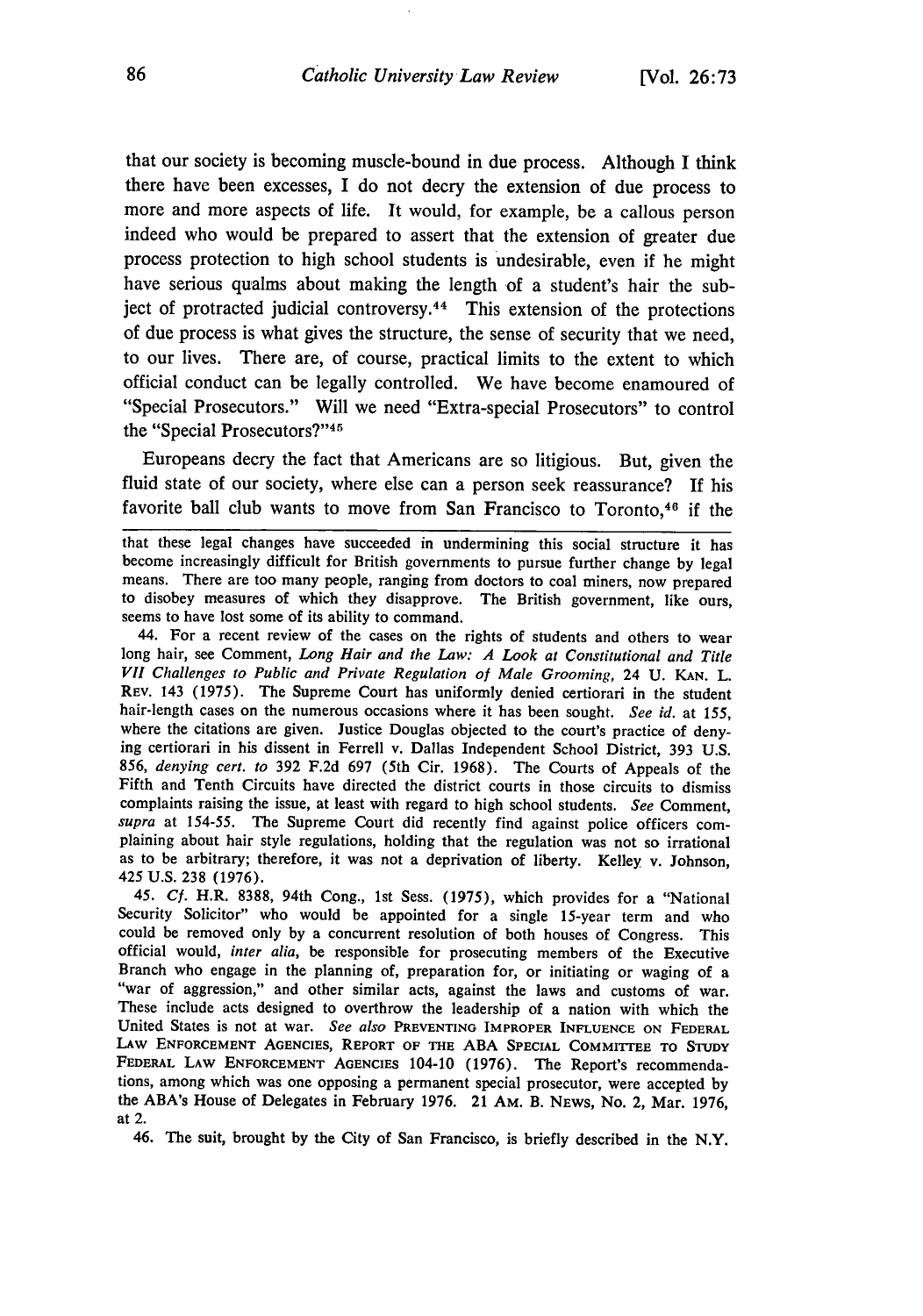Redskins are the victims of an official's bad call, $47$  to whom can he turn but the courts? Indeed, the increased resort to judicial institutions to settle all manner of social disagreements can on occasion even be counterproductive and a source of additional instability and uncertainty because it can keep alive disputes that the parties would otherwise long since have forgotten or otherwise have resolved among themselves. Be that as it may, each new piece of legislation seems to expand the range of litigable questions, as not only the new statute's constitutionality but also its effect on previous legislation must be judicially determined. But we pay a price for this structure through which we attempt to make our world more secure and consistent. It is harder to do things quickly. It is harder still to implement quick changes in policy, even when there is a clear legislative majority in favor of such a change in direction. Indeed, because the legal process is most able to fulfill its stabilizing role when it reverts to its quintessential insistence on consistency as the *summum bonum,48* one could not expect any 3ther result.

Whether the law can thus function as the preserver of stability and yet still be the principal vehicle of progress is to my mind, as I have already said, highly questionable. It can only perform both these roles if we revert to Aquinas' and Aristotle's view that change in the law, whether by legislative or judicial means, is itself undesirable and that we should only make changes when we are fairly confident that they are really necessary and likely to prove beneficial. A more active role is impossible.

Whether our nation's needs can be met within such a restricted scope for legal change, I do not know. It is perhaps a pessimistic note upon which to end a speech about law and human progress, but I think it is a delusion, indeed even dangerous, to hide these facts from ourselves. Moreover, I, for one, am optimistic. If one accepts, as I do, what Aristotle<sup>49</sup> and Aquinas,<sup>50</sup>

49. "Neither by nature, then nor contrary to nature do the virtues arise in us; rather we are adapted by nature to receive them, and are made perfect by habit." **ARISTOTLE, ETHCA** NICHOMACHEA, bk. 2, ch. 1 (1103a 23-24). (The quotation is from IX **THE** WORKS **OF ARISTOTLE** TANSLATED INTO **ENGLISH** (W. Ross transl. 1925) **).**

*50. See, e.g.,* T. **AQUINAS,** *supra* note 16, at **Q.** 94, art. 2; *cf. id.* at **Q.** 91, art. 2.

Times, Feb. 4, 1976, at 27, col. 6.

<sup>47.</sup> The suit, brought by some Washington Redskin fans, was dismissed. *See Los* Angeles Times, Dec. 2, 1975, pt. III, at *2,* col. 1.

<sup>48.</sup> This insistence on the primacy of consistency is clearly shown in NAACP v. Alabama, 357 U.S. 449, 454-58 (1958), where the Court, per Justice Harlan, unanimously held that petitioner was not barred by the Supreme Court of Alabama's interpretation of the Alabama procedure for raising constitutional issues in contempt proceedings because there was no consistency in the application of the asserted Alabama rule of law. Nor would petitioner be barred by a state law that "may now appear in retrospect to form a consistent pattern of procedures to obtain appellate review." *Id.* at 457. A higher degree of consistency was necessary for a supposed rule to be recognized as state law applicable to petitioner.